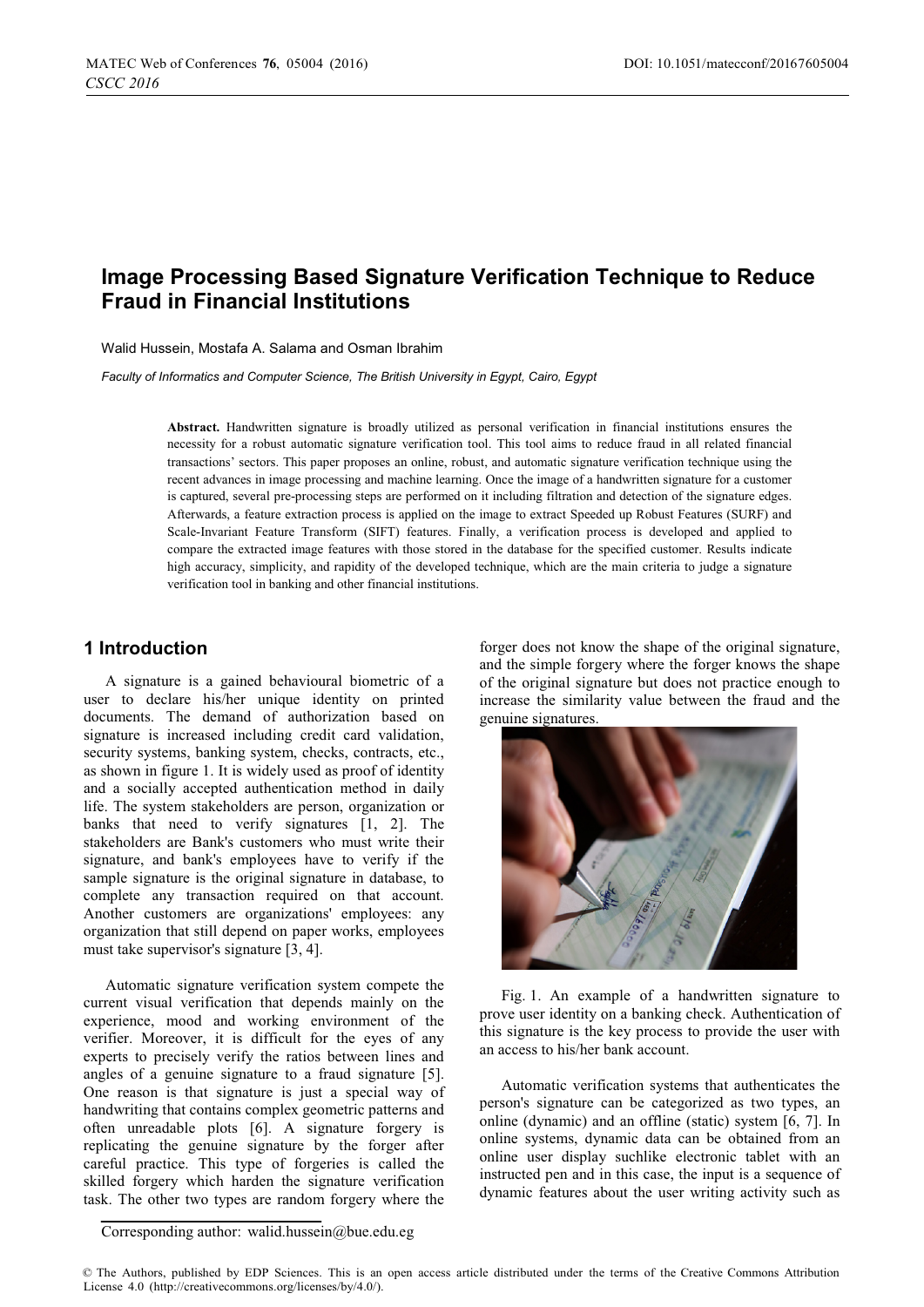the applied pressure, speed of writing, etc. On the other hand, in the offline systems, signatures are written in a paper which is processed as two dimensional image and has been converted to the system with the aid of scanner or camera [8, 9]. The signature verification architecture usually starts by extracting the features of the genuine signatures followed by classification of a set of genuine and skilled test signatures. The offline features can be categorized as Global and local features, the Global features describe the image as whole the image size, while local features are commonly extracted by partitioning the image into a grid and extract the features in each of its parts [10, 11]. Lately, Interest points are picked using SIFT (Scale-Invariant Feature transform) [SIFT] and/or SURF (Speed-up Robust Features) [SIFT] to perform the signature verification task [12, 13]. These models extract the interest points in each image, then extract the features/descriptors for each interest point to verify the matching between signatures. The accuracy of the solution of these methods depends on the number of matches of the genuine signatures to other genuine and forged signatures [14, 15].

The work proposed in this paper uses a different approach in utilizing the SIFT/SURF extractors, where the matching depends on the summing up of the Euclidian distance between the interest points in the two images. The work applied here is based on the database of offline genuine and skilled forged signatures extracted in the work in [16] and in [17]. The results shows 95% classification accuracy which is higher than that of current research.

The rest of this paper is organized as follows: Section 2 presents the previous work of applying machine learning tools to perform the signature verification task. Section 3 describes the proposed approach, while the experimental work and discussion appear in section 4 and finally the conclusion is in section 5.

## **2 Materials and Methods**

The signature image is initially pre-processed to facilitate the job of the feature extractor technique. The preprocessing includes the cropping of the signature area, removal of the noise, banalization of coloured image to grayscale one and finally edge detection or smoothing of the signature lines. Features are categorized into two types, global and grid features. Global features define the entire structure of the signature like the height, height-towidth ratio, and the image projection. Maximum horizontal and vertical projections represent the row and column that contain the maximum number of black pixels respectively. The second type of features is the grid features where a virtual grid is created of 12x8 segments for describing the detailed parts of the image. Pixels density, pixels distribution, and predominant axial slant are examples of the extracted grid features.

The training is applied on a set of genuine signatures using either a simple distance calculation method or a complex machine learning techniques. This approach is considered a unique method that multiple features are extracted which have global features such as statistical

features, image gradient came from distribution of pixels in a signature image and descriptors, the classification contains variation between signature of the same user and done a distribution in distance space. For any tested signature the method gains a distribution which is compared with the saved distributions and a similarity between them is obtained. This method does not utilize set of forgery signature in the training. The approach utilizes the geometric center for feature extraction. This center gains both horizontal and vertical of the signature. The classification and description is done by Euclidean classifier which defines vectors between two signatures. This method tested by database of 20 writer, 10 signatures for genuine and 10 for forgeries. The method achieved 11.4% AER. The use of complex machine learning techniques like Hidden Markov model, support vector machine and neural network show better results in the domain of Hand-written signature verification. Lately, SIFT and SURF detectors and extractors show better results in the field of offline signature verification.

### **2.1 SIFT/SURF algorithms**

Scale Invariant Feature Transform (SIFT) is powerful and successful approach to do feature detection. Speeded Up Robust Features (SURF) is based on the same steps and principle but it uses different schema and provides better and faster result. The SURF algorithm is divided into main two steps: firstly, interest points are detected. Secondly, interest point description is performed. Both of these steps depend on a scale space representation.

SIFT algorithm: SIFT Generates for the image, another images of 1/2, 1/4 and 1/8 of the original sizes. Then for each image apply the Gaussian blurring operator on the image of intensity function  $I(x, y)$  as shown in equation 1.

$$
L(x, y, kn * \sigma) = G(x, y, kn * \sigma) * I(x, y)
$$
 (1)

Equation 1 is applied for different scales for all image sizes (octave), such that  $\sigma = kn*\sigma$  values where  $k = 1.2$ and  $n = 0, 1, 2, 3, 4$ . Then apply the lablacian of Gaussian approximation, DOG, for each two successive layer in each octave as shown in equation 2.

$$
DoG(x, y) = (L(x, y, kn * \sigma) - L(x, y, kn - 1 * \sigma))
$$
 (2)

Then extract the potential interest points, by detecting the local extrema for each point in 3x3x3 neighbourhood window. Remove all points smaller than a specific threshold, and accept only points that match with the Harris corners. Finally, for each point of interest, 128 descriptor is extracted. It shows the orientation and magnitude of the 4x4 grids surrounding the interest point in the eight 45-angled regions.

SURF algorithm: Meanwhile, SURF excludes the step of creating different images in its processing. It uses Hessian matrix that expresses the local changes in area of each point in x and y direction as shown in equation 3.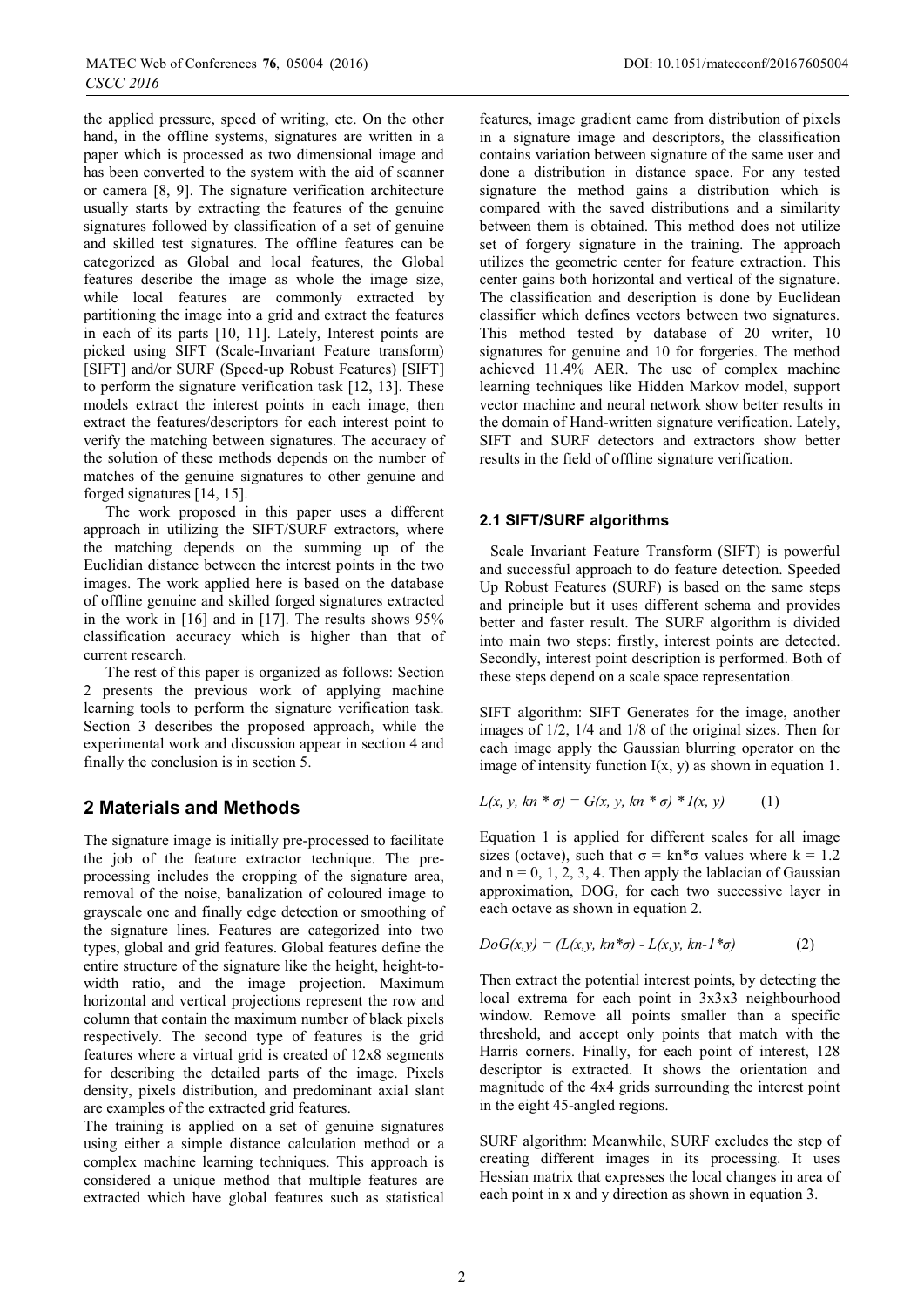$$
H(p,\sigma) = \begin{bmatrix} L_{xx}(p,\sigma) & L_{xy}(p,\sigma) \\ L_{xy}(p,\sigma) & L_{yy}(p,\sigma) \end{bmatrix}
$$
 (3)

Where,  $L_{xx}(p, \sigma)$  is the convolution of the image with the second derivative of the Gaussian as displayed in equation 4.

$$
L_{xx}(p,\sigma) = I(p) * \frac{\partial^2 g(\sigma)}{\partial x^2}
$$
 (4)

A variable sized filter of a corresponding scale  $\sigma$  is used to form a scale space images. Afterwards, based on the sum of Haar wavelet responses, construct a square window centered around the interest point. This is to select dominant orientation of interest points  $(x,y)$ weighted Haar-wavelet responses (dx,dy). This allows the selection of only a single  $\pi/3$  region along each of the selected orientation, out of the 8 regions in SIFT. The 4 values of orientation  $dx, dy$  and magnitude  $|dx|, |dy|$  of each point (x,y) is considered for the 4x4 grids in the 16x16 window around the interest point, which will form, 4x4x4, 64 descriptors vector for each feature.

### **3 The proposed signature verification model**

The first step in the proposed verification system is the pre-processing of the image. In image pre-processing step, training and testing signature images are passed into this step. The main purpose of this phase is to make signature image ready for extracting features. The preprocessing phase includes grey scale conversion and binarization.

The image is converted into grey scale: Binary image is converted into grey scale to make process easier and feature extraction more accurate.

Binarizing image: In this step, grey scale image is converted to black and white image using a reasonable threshold. This will make signature clearer as it will be in black and the background will be in white. Threshold filtering is considered the simplest way to binarize an image. Threshold filtering does image binarization by using particular threshold value and intestines of image pixel. All pixels in the signature image with intestines equal all higher than specified threshold value will be converted to white otherwise, all pixels with intensities lower than threshold value will be converted to black which will make signature image black and white. The filter accepts grey scale images for processing, and the optimal threshold values differ from image to image and are obtained after deep investigation of the trained image. The next step is applying the SURF / SIFT feature extraction method as described above. The final step is the verification/matching method. This is done by calculating the Euclidean distance between the descriptors. For every key point in the descriptor in the original image, two closed neighbours are computed and the distance will be taken to match between them and find similarity. The matching of each two signatures is

applied based on the number of key points in each one as shown in figure 2.



Fig. 2. Matching of features between two genuine signature images

#### **4 Experimental Results**

#### **4.1 Accuracy of the proposed model**

The proposed model is applied on two benchmark datasets available in [16] and [17]. For the first dataset [16], the results in figure 3 and 4 show that, the first 4 points are genuine-genuine matchings, while the rest of the points are genuine-forged matchings. In this test, 30 forged signatures are tested for verification of signatures of user one and user two. The defined threshold here is applied as the two points out of four which have the lowest Euclidian distance. Accordingly, the results shows nearly 85% classification accuracy of proving the forgery of user one and 92% classification accuracy for user two, as displayed in figure 3 and figure 4; respectively. Note that these results are based on the Euclidian distance values, not based on the number of matchings.



Fig. 3. Genuine-Genuine vs Genuine-Forged signatures for user one.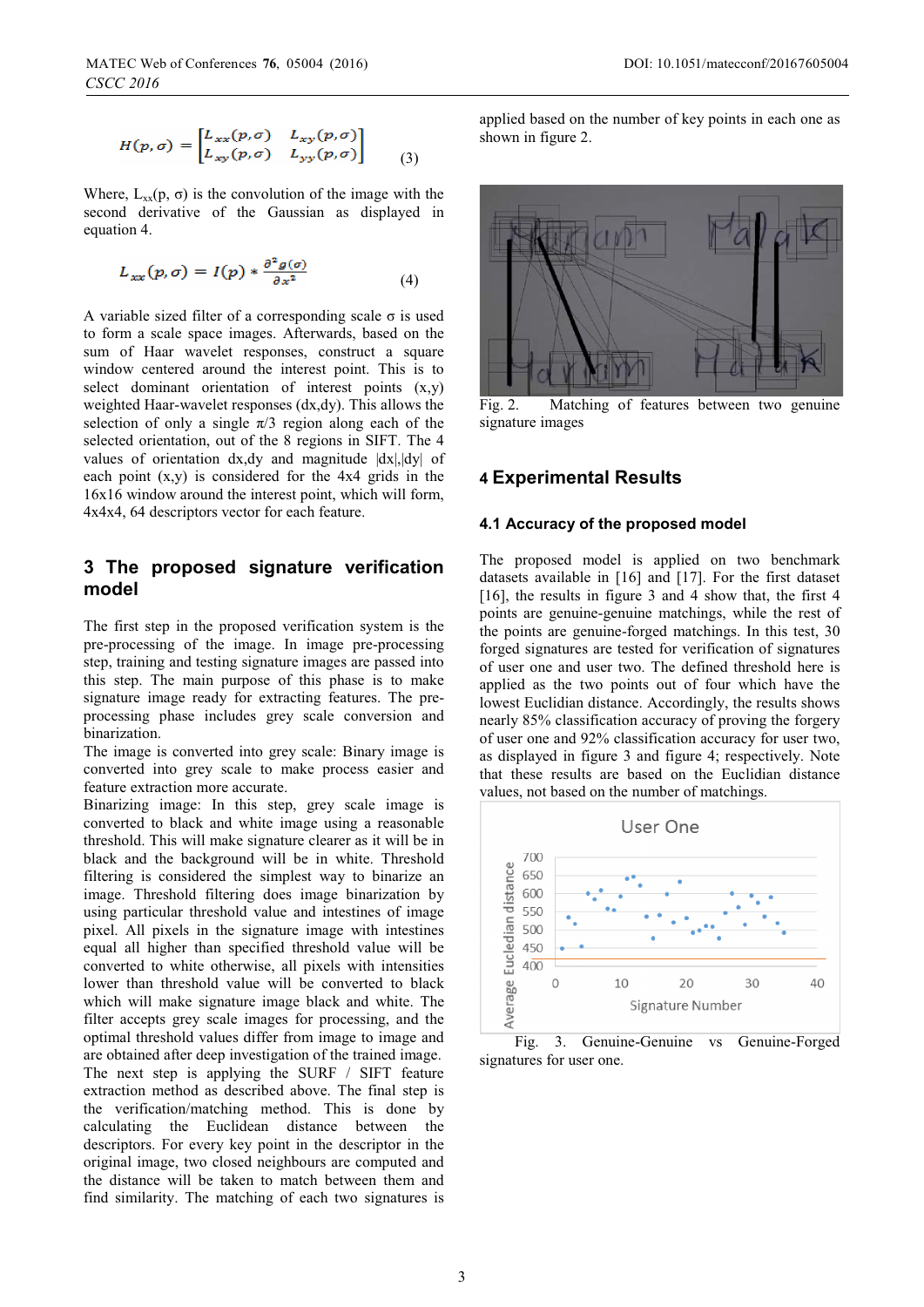

Fig. 4. Genuine-Genuine vs Genuine-Forged signatures for user two.

The same test is applied on the second dataset [17], but is applied by comparing between the first two genuine signatures and between the first genuine signature and another 3 forged signatures, the results are 100% verification accuracy of the forged signatures.

#### **4.2 Parametric investigation of the model**

A parametric study is applied in this work by changing threshold value in SURF detector. SURF detector depends on the Hessian matrix to find all interest points in a particular image. SURF divides the signature image into using second order Gaussian kernel and computes these kernels with box filter. The main function in EmguCV library is to detect interest points using SURF with Hessian threshold value. Experimental results show that best value for hessian Threshold could be from 300 to 500.

The SURF detector considers those features in the signature image whose hessian is larger than a specified hessian threshold. Therefore, as high specified threshold value, as less key points in the image will be taken by detector but with more accuracy. A low specified threshold, high key point will be taken.

When the Hessian threshold is 500, key points are 329 and when it is 100, key points are 1004. 1004 key points means many unnecessary key points is extracted from the feature , many calculation will be done which will increase the computational time of the algorithm and feature extracting will be not accurate. Therefore, after testing multiple signatures with different hessian threshold values best value for hessian threshold could be from 300 to 500.

The chart below in figure 5 shows the relation between hessian threshold value with the accuracy and the number of the detected points. Therefore, the relation of hessian threshold value and number of interest point is inversely proportional.as shown in fig.5, higher hessian threshold value will result in less key points and lower hessian threshold will result more key points.



Fig. 5. Relation between hessian threshold value and Number of interest points.



Fig. 6. Relation between hessian threshold value and Accuracy of SURF detector.

As shown in fig.6, after testing multiple signatures with different hessian threshold value shows that the best accuracy of the software is when hessian threshold value between 300 and 500. As shown in the figure 5 above, higher hessian threshold value high accuracy and lower threshold value low accuracy until 500 after hessian threshold; value bigger than 500 , gives less detected points in the signature image which will make accuracy of the software less so the best value of hessian threshold is 500.

#### **5 Conclusion**

Although the existence of an automatic signature verification tool is necessary, it is not yet applied in most of the financial institutions. The reason is that most of the currently available tools work with a highest accuracy of ca. 80%, which makes them not reliable in the verification task. For many years, researchers are trying to develop more robust signature verification tools using the advances in image processing algorithms.

The main objective of this work is to offer an economically and efficient offline handwritten signature verification system, in order to achieve the objective multiple methods have been reviewed and surf features algorithm is used in this paper as strong image descriptor. Databases of signatures were collected and saved containing known writer's signatures. The proposed model was successfully verified signatures of users with a